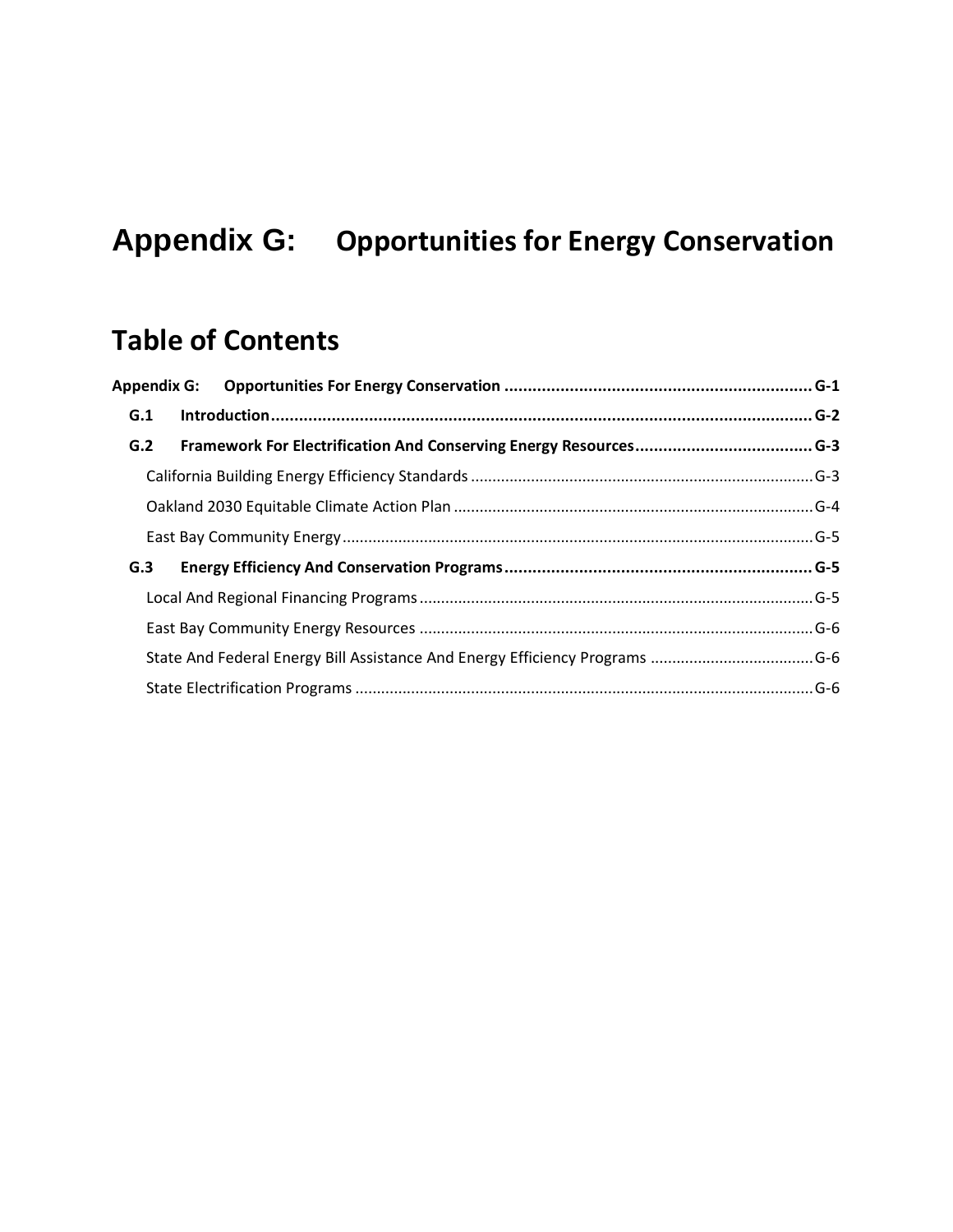## <span id="page-1-0"></span>**G.1 Introduction**

State law (Government Code Section 65583[a][7]) requires Housing Elements to contain an analysis of opportunities for residential energy conservation. According to the California Department of Housing and Community Development (State HCD), the energy conservation section of a Housing Element must inventory and analyze the opportunities to encourage energy saving features, energy saving materials, and energy efficient systems and design for residential development.

Energy conservation can lower utility bills, increase long-term housing affordability, and contribute to climate change mitigation and sustainability. Residential energy is used primarily for lighting, cooking, appliances, heating water, and cooling and heating buildings. Energy use in most California buildings happens in two forms: electricity (primarily for lighting, electronics, and plug-in appliances) and methane gas (often referred to as "natural gas," primarily used for space and water heating, cooking, and clothes drying).

The science of energy systems, climate change, and indoor air quality has grown rapidly in recent years. Once thought to be a "clean-burning" and "bridge" fuel, methane gas is a short-lived climate pollutant 84-86 times stronger than carbon dioxide in exacerbating the global greenhouse effect (known as "global warming potential"). Methane gas is also a major contributor to poor health outcomes: Children who live in homes with gas stoves are 40 percent more likely to develop asthma. A 2022 study by PSE Healthy Energy, an Oakland-based think tank, found that gas stoves emit 0.8– 1.3 percent of the gas they use as direct, unburned methane – three-quarters of which occurs when the stoves are off.<sup>1</sup> As a flammable and explosive gas, methane also contributes an additional risk factor to homes and buildings in an area prone to earthquakes. As a result, in the last 10 years, the City's primary building energy focus has shifted from energy efficiency and conservation to electrification: the replacement of all gas systems and appliances with efficient, all-electric alternatives.

In July 2020, by adopting the 2030 Equitable Climate Action Plan (ECAP), City Council committed to eliminating gas use in building systems and appliances by 2040. Later that same year, the City effectively prohibited any new construction from including gas systems or appliances. Per the ECAP, City staff are developing a policy Roadmap to identify specific strategies to achieving all-electric existing buildings by the target date. Building electrification efforts also dovetail with City efforts to preserve affordable housing – this is primarily the focus of the City's Public Works Department.

Costs are another critical aspect of energy use and the electrification transition. Given the high cost of living in the Bay Area and the ongoing housing crisis, energy insecurity is a serious threat for many households. For many who are housing-insecure, high energy costs can lead to displacement. Electricity is currently cheaper than gas, but rates for both are rising, with gas rates rising more rapidly and at greater risk for price spikes from market disruptions as California makes progress in reducing natural gas usage across the state.

Energy efficiency and conservation can lessen both the upfront and lifetime costs of electrification, and reduce the amount of onsite renewable energy needed to offset usage costs. Sealing the building envelope and HVAC ducts; insulating walls, floors, and attics; and installing energy efficient

<sup>&</sup>lt;sup>1</sup> Level, Eric D. et al. "Methane and  $NO<sub>X</sub>$  Emissions from Natural Gas Stoves, Cooktops, and Ovens in Residential Homes." *Environmental Science & Technology*, 2022. DOI: 10.1021/acs.est.1c04707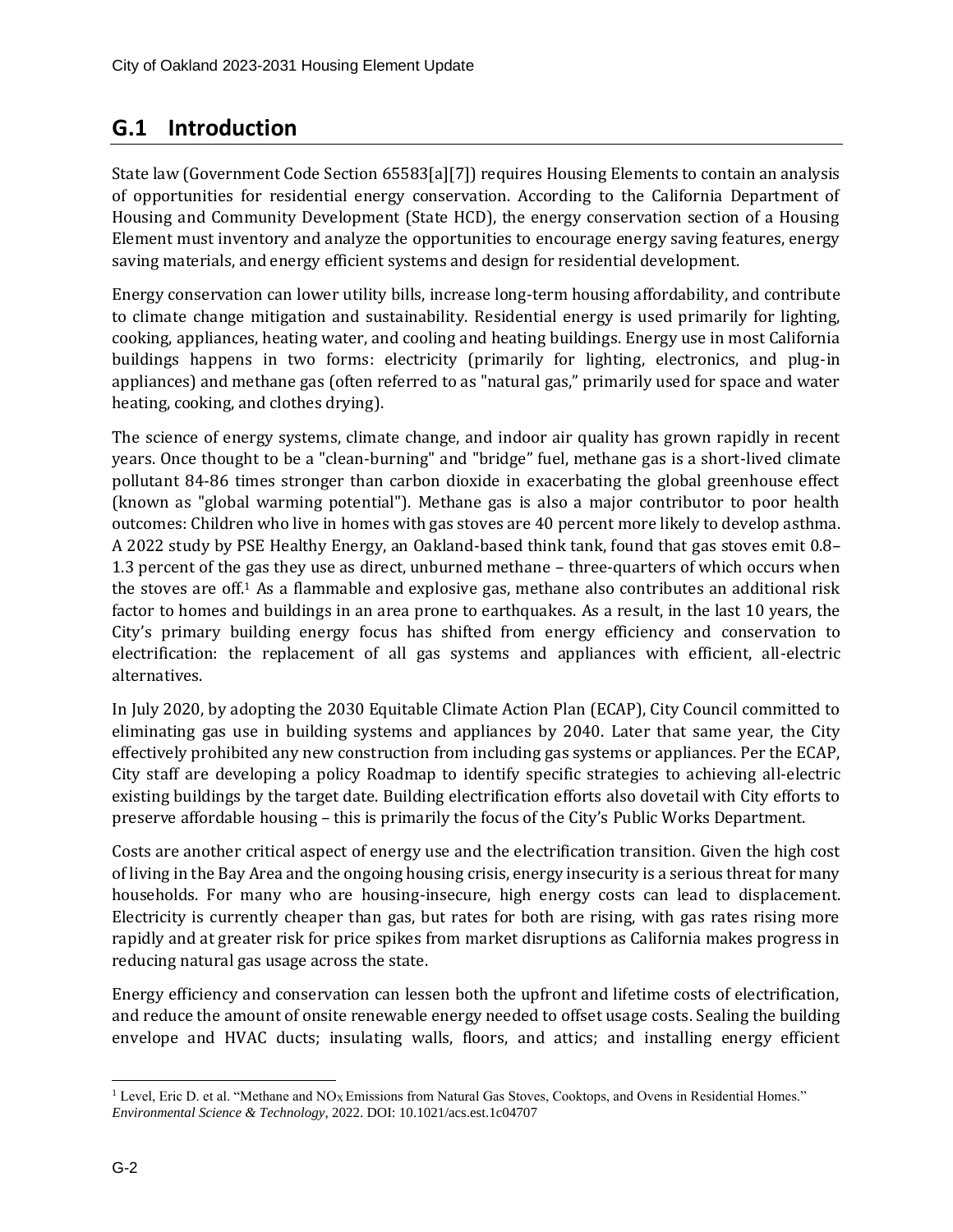heating/cooling systems and appliances all contribute to the energy efficiency of a residence. Done properly, these measures can also alleviate other public health threats, such as mold. Incorporating passive heating, cooling, and lighting (for instance, maximizing windows on the south-facing side of the building to capture light and heat) into the design of a residence can also contribute to reduced energy use. Urban environments can be more sustainable than suburban or rural environments because many people live in multifamily buildings or townhomes, which are generally smaller spaces with shared walls, thereby limiting demands on heating/cooling spaces. Furthermore, constructing housing in urban areas conserves transportation energy when residents use public transit, walk, or bike instead of driving.

The goal of the ECAP is to equitably reduce GHG emissions 60 percent relative to 2005 levels by 2030. The building sector is the second largest contributor to GHG emissions in Oakland, at just over one quarter of Oakland's emissions, behind transportation (66.0 percent). Reducing building emissions rapidly will therefore be important to achieving Oakland's climate targets.

## <span id="page-2-0"></span>**G.2 Framework for Electrification and Conserving Energy Resources**

#### <span id="page-2-1"></span>**CALIFORNIA BUILDING ENERGY EFFICIENCY STANDARDS**

Title 24, Part 6, of the California Code of Regulations (Building Energy Efficiency Standards for Residential Development), sets California's building standards for energy efficiency and supersedes any local regulations. These regulations respond to California's energy crisis, and each city and county must enforce these standards as part of its review of building plans and issuance of building permits. The standards, prepared by the California Energy Commission, were established in 1978 in response to a State legislative mandate to reduce California's energy consumption. The standards are updated every three years to incorporate new energy efficiency technologies and methods. Local jurisdictions are allowed to exceed Title 24 requirements where cost effectiveness and need are demonstrated, such as for local climatic or geological considerations, through Reach Codes.

The 2022 Energy Code will go into effect on January 1, 2023. Some of the new measures include:

- Establishing energy budgets based on efficient heat pumps in single-family homes, multifamily homes, and businesses so that builders will opt for electric heat pumps instead of gas-powered HVAC units;
- Requiring battery storage equivalent to a percentage of onsite solar-generated electricity in high-rise commercial and multifamily buildings;
- Increasing minimum kitchen range ventilation requirements; and
- Ensuring new single-family homes are electric-ready by:
	- $\circ$  Requiring installation of 240-volt circuits to accommodate electric clothes dryers, water and space heating, and cooking/ovens
	- $\circ$  Providing electric panel, branch circuits, and transfer switch for battery storage of electricity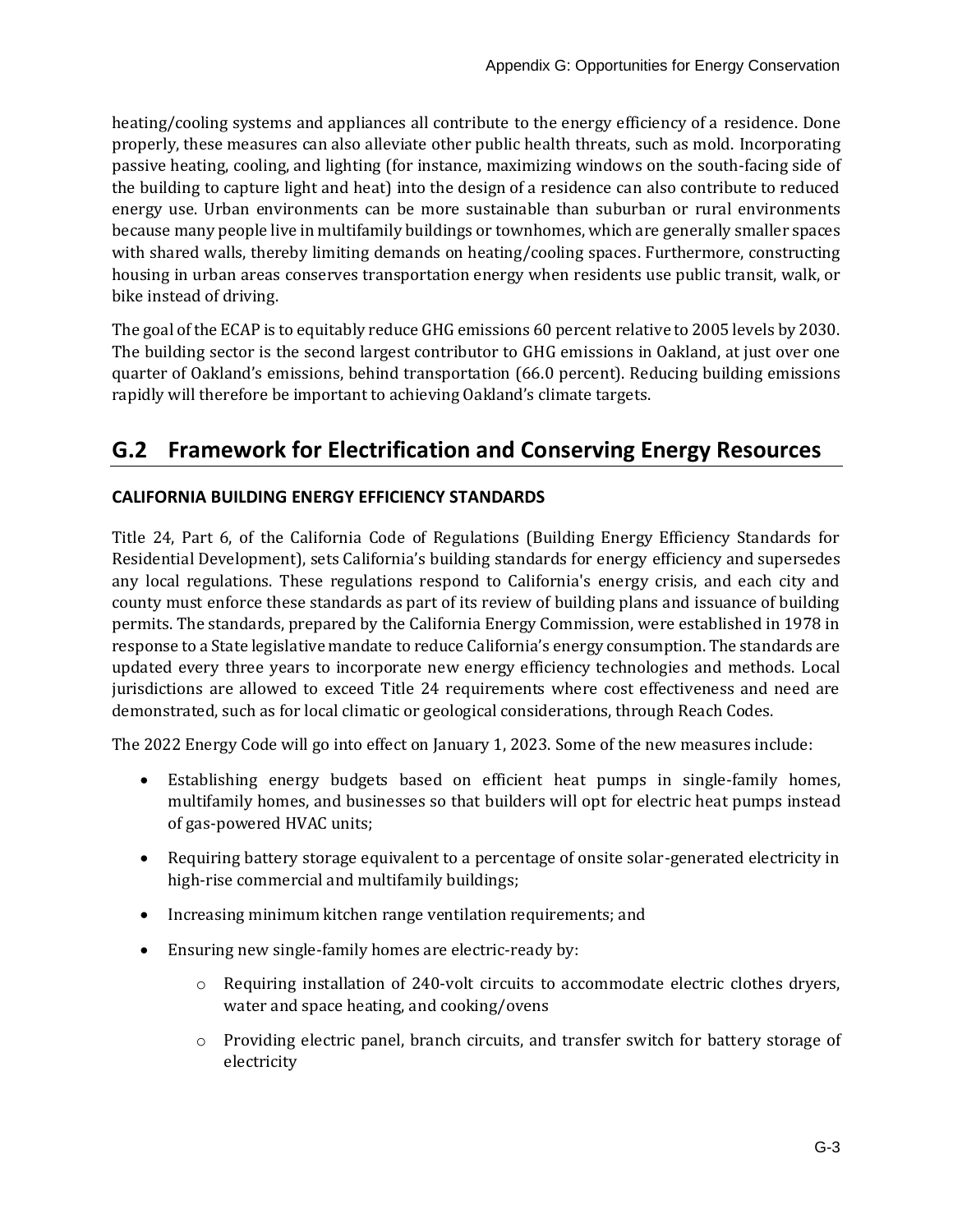$\circ$  Requiring installation of circuits and panels that can easily convert from gas to electricity for major appliances in the future

Since January 1, 2020, all new single-family homes, multifamily homes up to three stories high, and commercial businesses have been required to include solar panels. Beginning in 2023, all newly constructed multifamily dwellings will require both solar panels and photovoltaic battery storage. This mandate also applies to major renovations.

The California Building Code also includes CALGreen, a set of green building regulations to ensure more sustainable building practices through pollution reduction, resource conservation, and energy efficiency. There are statewide mandatory measures, as well as more stringent voluntary measures that local jurisdictions may adopt.

#### <span id="page-3-0"></span>**OAKLAND 2030 EQUITABLE CLIMATE ACTION PLAN**

Oakland's 2030 Equitable Climate Action Plan (ECAP) was adopted in July 2020. This plan was developed in response to Oakland's 2018 Climate Emergency and Just Transition Resolution. It centers environmental justice in the climate fight by prioritizing frontline communities (those communities most affected by climate change, pollution, and other environmental issues). It aims to reduce GHG emissions 60 percent relative to 2005 levels by 2030, and 83 percent relative to 2005 levels by 2050. One of the main ways it will impact residential energy use and building-related emissions is through ending the use of methane gas in buildings.

In new construction, in addition to the environmental benefits, avoiding gas infrastructure reduces construction costs. Electrifying existing buildings is more challenging, due to outdated or insufficient infrastructure and the need for potentially invasive retrofits. Many older buildings have little or no insulation, inadequate windows, leaky ducts, and other inefficiencies that must be remedied in order to avoid oversized heating and air conditioning systems. Homes often lack the electric service and panel capacity to accommodate all-electric systems. Most of Oakland is served by overhead electrical distribution wires and smaller transformers, so electrifying large multifamily buildings or whole neighborhoods can often trigger expensive transformer upgrades. Finally, Oakland's oldest homes often have a host of challenges that frustrate efficient renovations, such as lathe-and-plaster walls and knob-and-tube wiring. All of these challenges and more make renovations for electrification costprohibitive for many. Conflicting priorities among electrification and mold, lead, or asbestos remediation, seismic upgrades, or other health and safety renovations that are most needed in lowincome and older housing further complicate existing building electrification.

Given these challenges, the ECAP obligates the City to pursue building electrification through an iterative process:

- As of December 2020, all major retrofits to City facilities must be all-electric.
- As of December 2020, all new construction must be all-electric.
- By 2023, the City will produce a policy Roadmap for electrifying all existing buildings.
- By 2023, major renovations will be prohibited from connecting to natural gas infrastructure.
- By 2040, all existing buildings must become energy-efficient and convert to all-electric power.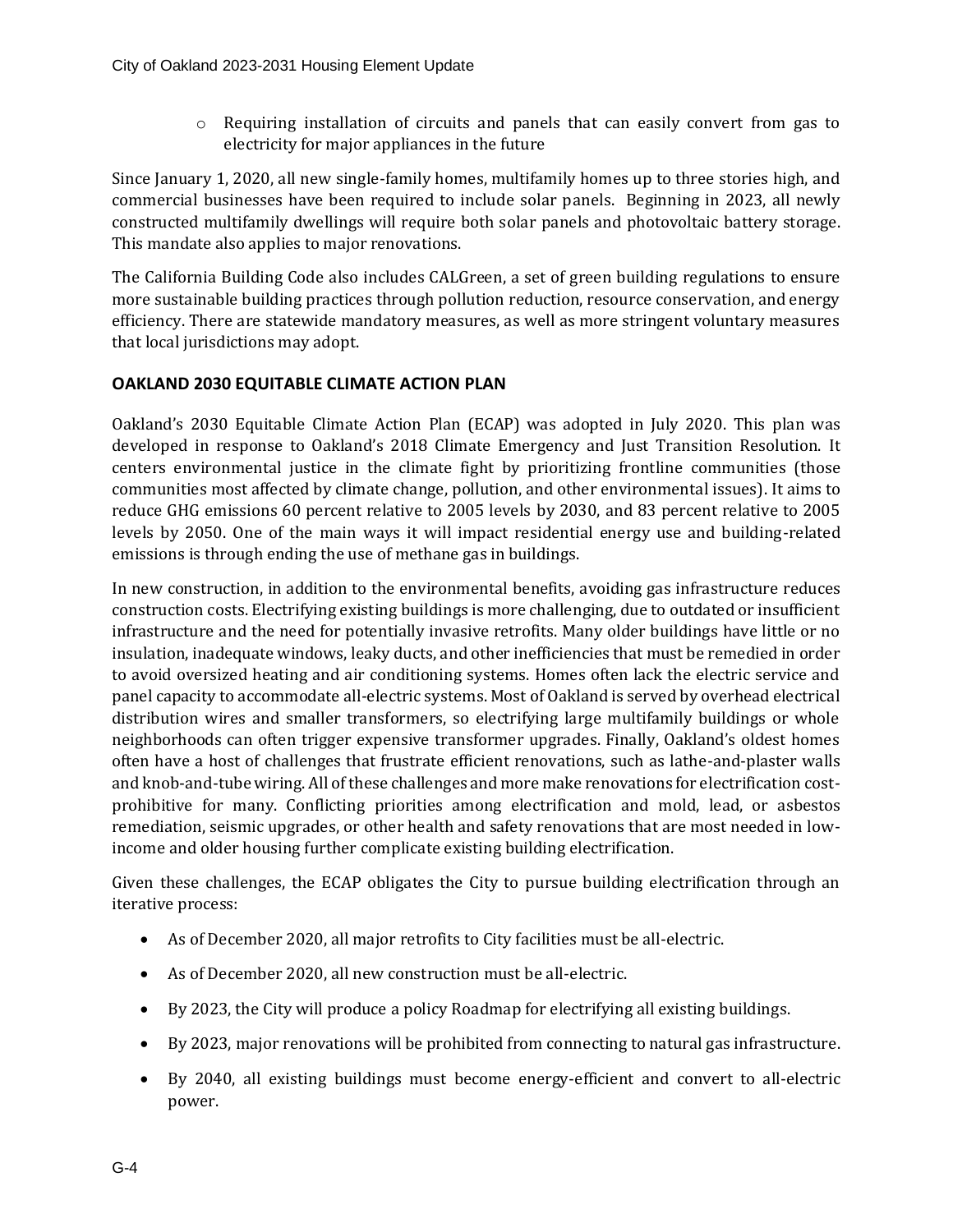Oakland has shown commitment to its energy targets in the past. The City's 2020 Energy and Climate Action Plan was adopted in 2012, with a target of reducing GHG emissions 36 percent by 2020. Preliminary data indicate that Oakland had reduced its emissions 26 percent as of 2019.

#### <span id="page-4-0"></span>**EAST BAY COMMUNITY ENERGY**

East Bay Community Energy (EBCE) formed as a Joint Powers Authority in 2016. In 2018, Oakland switched from Pacific Gas and Electric (PG&E) to EBCE as its default electricity provider to maximize its renewable energy supply while securing lower energy rates. As of 2020, EBCE's standard Bright Choice energy portfolio was at least 54 percent carbon-free, and the utility has committed to being 100 percent renewable by 2030. Customers who opt to pay more per month can receive 100 percent renewable energy by opting into EBCE's Renewable 100 rate. By 2030, EBCE's basic electricity mix will be 100 percent renewable. As EBCE generates more revenue and grows as a company, it will be able to invest in more renewable energy and thus lower the cost of providing renewable energy to customers. This surpasses the California Statewide mandate (SB100) of carbon-free electricity by 2045. <sup>2</sup> Due to EBCE's efforts, Oakland's transition away from methane gas to all-electric buildings will eliminate a potent GHG and major public health and safety threat, and contribute to a clean energy cycle that supports regional green jobs.

## <span id="page-4-1"></span>**G.3 Energy Efficiency and Conservation Programs**

This section describes local, State, and federal energy efficiency, savings, and financing programs that Oakland residents and property owners can utilize.

#### <span id="page-4-2"></span>**LOCAL AND REGIONAL FINANCING PROGRAMS**

These programs offered by the City or region assist residents and property owners with financing or provide professional guidance for energy efficiency projects.

- Property Assessed Clean Energy (PACE) Financing provides financing for clean energy projects, such as water/energy efficiency projects, solar, or electric vehicle charger installation. A variety of providers offer this service in Oakland, such as Ygrene, HERO and AllianceNRG. Qualification is based on property equity. Financing is repaid via the property owner's tax bill.
- Rising Sun Center for Opportunity's Green House Call program sends trained youth Energy Specialists to residences to find opportunities to save energy or water and install appropriate hardware (such as faucet aerators) for free. This is available to owners and renters who have not used this service within the last five years.
- BayREN's Home+ program offers rebates for energy-efficiency home upgrades, such as duct sealing, insulation, high efficiency furnaces and air conditioners, and high efficiency water heaters.

<sup>&</sup>lt;sup>2</sup> Carbon-free electricity is not the same as renewable. While both types create zero carbon dioxide emissions, carbon-free energy portfolios also include non-renewable energy sources, such as nuclear and hydroelectric, the latter of which can destroy wildlife habitats.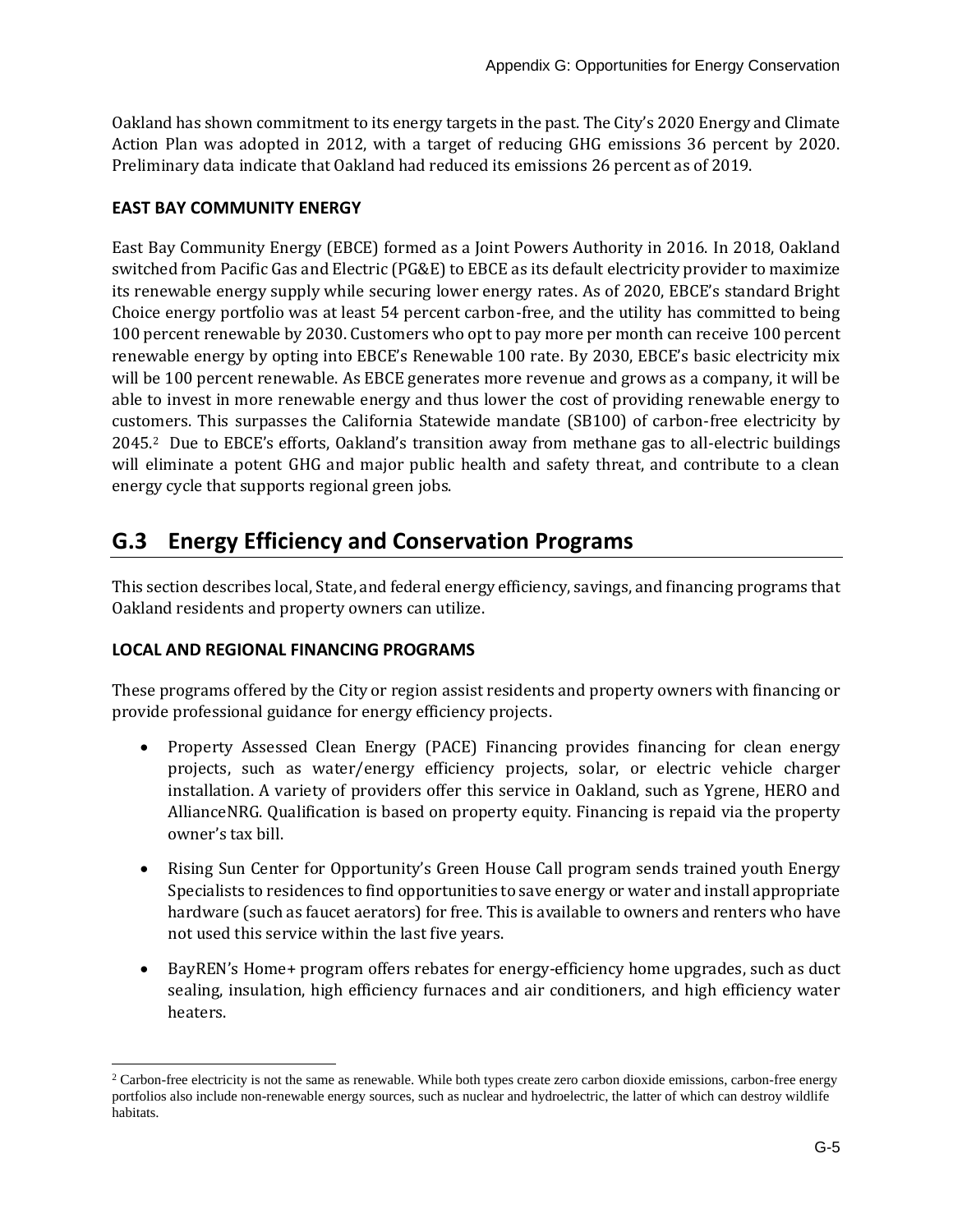Bay REN's Home Energy Adviser is a free program that provides homeowners with the assistance of a certified energy efficiency professional. These professionals help homeowners review energy efficiency options, find qualified participating contractors, navigate project installation and financing, and maximize rebates from all sources.

#### <span id="page-5-0"></span>**EAST BAY COMMUNITY ENERGY RESOURCES**

Resources provided by EBCE include the following programs:

- Community Solar Discount Program (coming soon) will offer discounted community solar access to customers residing in disadvantaged neighborhoods.
- EBCE's Resilient Home Program offers pre-negotiated pricing and a \$500 rebate when customers install home solar and battery backup systems.
- EBCE offers a rebate for switching from gas to induction stoves, and also provides an induction cooktop lending program for Oaklanders to try the cooking technology at home for free.

#### <span id="page-5-1"></span>**STATE AND FEDERAL ENERGY BILL ASSISTANCE AND ENERGY EFFICIENCY PROGRAMS**

Low-income Oakland utility customers who qualify can take advantage of these programs to assist with energy bills or energy efficiency regardless of whether their energy provider is PG&E or EBCE:

- CARE provides a 35 percent discount on electric bills and 20 percent discount on gas bills.
- Relief for Energy Assistance for Community Help (REACH) provides a one-time credit up to \$300 on a past-due energy bill balance.
- Low-Income Home Energy Assistance Program (LiHEAP) is a federally funded program that assists low-income households pay their energy bills and offers free weatherization assistance, such as attic insulation, caulking, and faucet aerators, as well as weatherizationrelated repairs.
- FERA provides an 18% energy bill discount.
- Medical Baseline offers customers who need extra energy to assist with a medical condition an additional allotment of electricity each month at the lowest price available.
- Energy Savings Assistance Program offers free weatherization services, such as insulation and caulking, as well as upgrades to more efficient appliances.
- Disadvantaged Communities Single Family Solar Homes (DAC-SASH) provides free rooftop solar installations to homeowners.

#### <span id="page-5-2"></span>**STATE ELECTRIFICATION PROGRAMS**

California is pursuing aggressive policies to support efficient electrification, including resources for homeowners and renters, contractor training, and a broad outreach campaign: